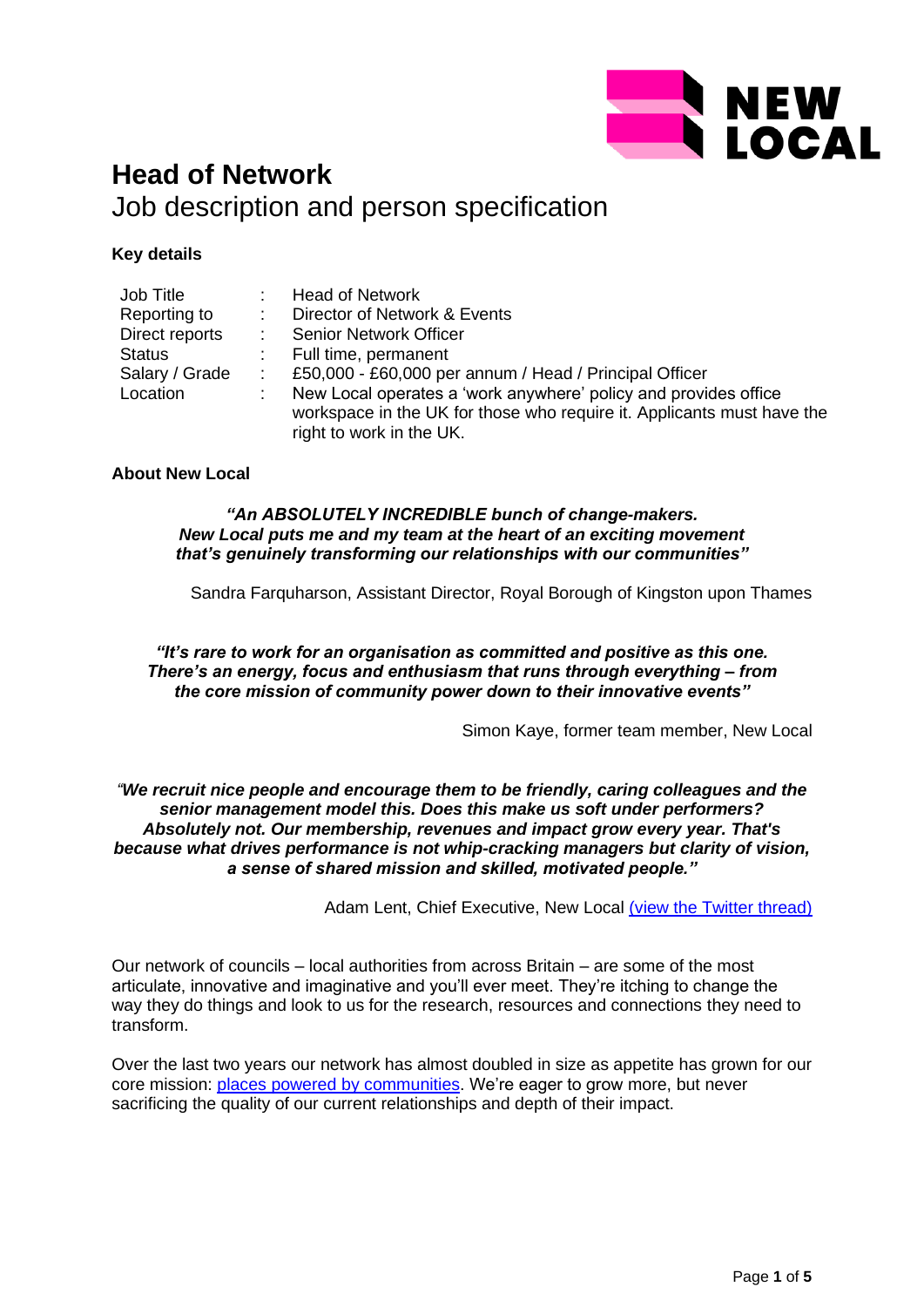### **You and your role**

As our new Head of Network, you'll lead on increasing the engagement of our existing members as well as bringing new councils on board. You'll also deliver our popular peer-led programmes of sessions, not only fronting many of them personally but also helping with the nitty-gritty of organising them.

You'll already be an expert on the behind-the-scenes administration that enables networks like ours to thrive, and we'll expect you to use that expertise to improve our processes and systems.

A local government background is far from essential - as long as you have experience of networks like ours, we'll welcome the new ideas and fresh perspectives that you bring. You can learn about local government - and its unique power to shape our lives and places – on the job.

This role involves working closely with others from across our organisation – highly skilled people in our research, practice comms and operations teams. We value creativity, collaboration and self-determination above all else and are looking for someone who can help us foster those values as well as being a friendly, kind and supportive colleague.

# **Key tasks and responsibilities**

- **Grow our network**: Draw in new members and make being part of our network so good it's impossible to leave.
- **Deepen engagement**: Strengthen relationships with (and between) every one of our local government members.
- **Map and measure participation**: Track our members' level of interaction, finding new ways to assess the value our members are getting from our network and act on the results.
- **Work with annual partners**: help these organisations engage with our current work and develop new opportunities to reach our network.
- **Communicate frequently:** Use compelling and frequent written communications to share the resources, sessions and opportunities we provide our members.
- **Take member sessions to a new level**: Keep us at the cutting edge of peer learning, both online and offline, by experimenting with new styles, formats and speakers. As well as designing our session programmes.
- **Lead and facilitate sessions**: Be a face of New Local sessions, coming alongside members, together tackling some of the biggest challenges they face.
- **Protect our data**: Take responsibility for looking after our network data.
- **Lead your team**: Coach, support and provide line management for your small, but brilliant, team.
- **Collaborate with colleagues**: Work closely with our research, practice and communications teams, ensuring our network is an asset to their work.
- **Muck in**: Work alongside the rest of your team (and the rest of the organisation!), sharing in event and member admin, never afraid of getting involved in even the most basic jobs.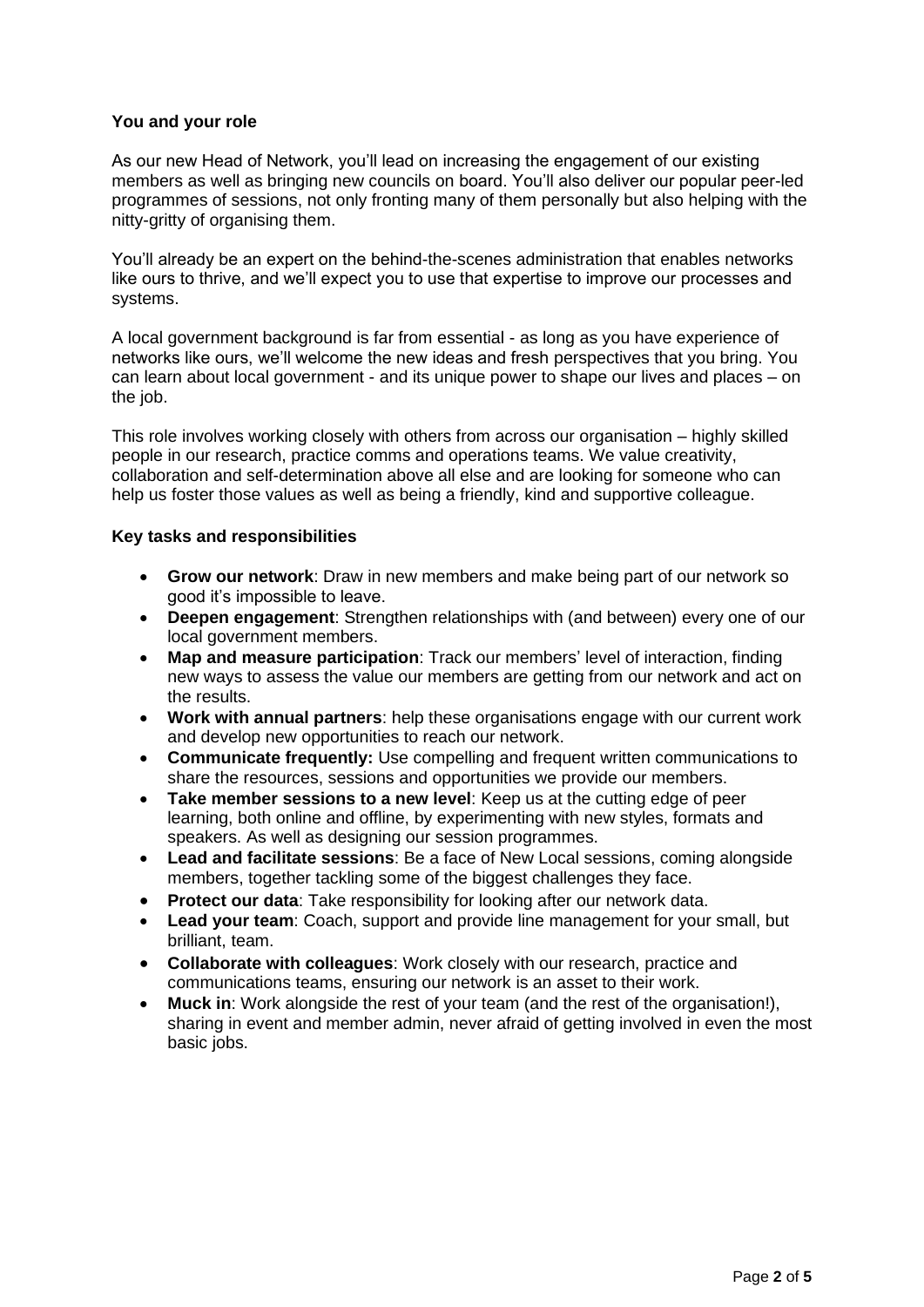#### **Knowledge, skills and experience needed**

- **Experienced membership professional,** with a deep understanding and demonstrable background in growing a network like ours, in whatever sector.
- **Great communicator,** with an ability to write compelling emails, pitch persuasively in-person and facilitate sessions with flair.
- **Data-lover,** who is not just an excellent record keeper, but someone who pushes data to spot gaps and opportunities for our organisation.
- **Articulate and knowledgeable connector,** with the understanding and confidence to build relationships and work in a highly networked way.
- **Innovative entrepreneur**, committed to evolving members' experience as well as our broader business development.
- **A champion for our mission**, bringing an understanding of community power and a commitment to its principles.
- **Supportive manager and coach,** with experience of building, motivating and managing high-performing teams.

### **Above all, a friendly and supportive colleague able to work in a highly creative and collaborative environment that encourages autonomy and excellence from all members of the team.**

# **Other details**

**Diversity:** New Local is committed to being an equal opportunities employer. We don't just 'value diversity', we think it is central to what makes for a high impact, successful organisation. We positively encourage everyone to apply. As such, New Local recruits, employs, trains, compensates and promotes regardless of age, disability, sex, gender, sexuality, race, national origin, marital status, parental status, religion or belief.

**Leave and working hours:** We operate a highly flexible policy on working hours and leave. New Local's team core working hours are 10am to 4pm but around this, staff are trusted to determine their own working hours and leave consummate with the fulfilment of their job goals to the highest level of excellence. To ensure well-being, New Local staff are expected to take a minimum of 27 days leave each year (pro rata for PT staff) and work no more than 35 hours a week. New Local employees also receive ten days leave over the Christmas and New Year period. We operate an unlimited leave policy meaning employees are free to take leave beyond their leave allocation as long as it does not interfere with their ability to do their job to the highest standards.

**Location:** Applications are welcome from candidates no matter where they live in the UK. We operate a 'work anywhere' policy meaning employees can choose to work at home or at any other location that enables them to do their job to the highest standards. New Local provides office space for those who wish to work in an office environment. We are currently meeting as a team in person once a month in central London and team members are expected to attend this. Travel expenses are covered for team members attending this meeting.

**Flexible working:** We are happy to discuss highly flexible working arrangements.

**Well-being:** New Local is extremely committed to staff well-being. Working long and late hours is actively discouraged and all staff at New Local are very strongly committed to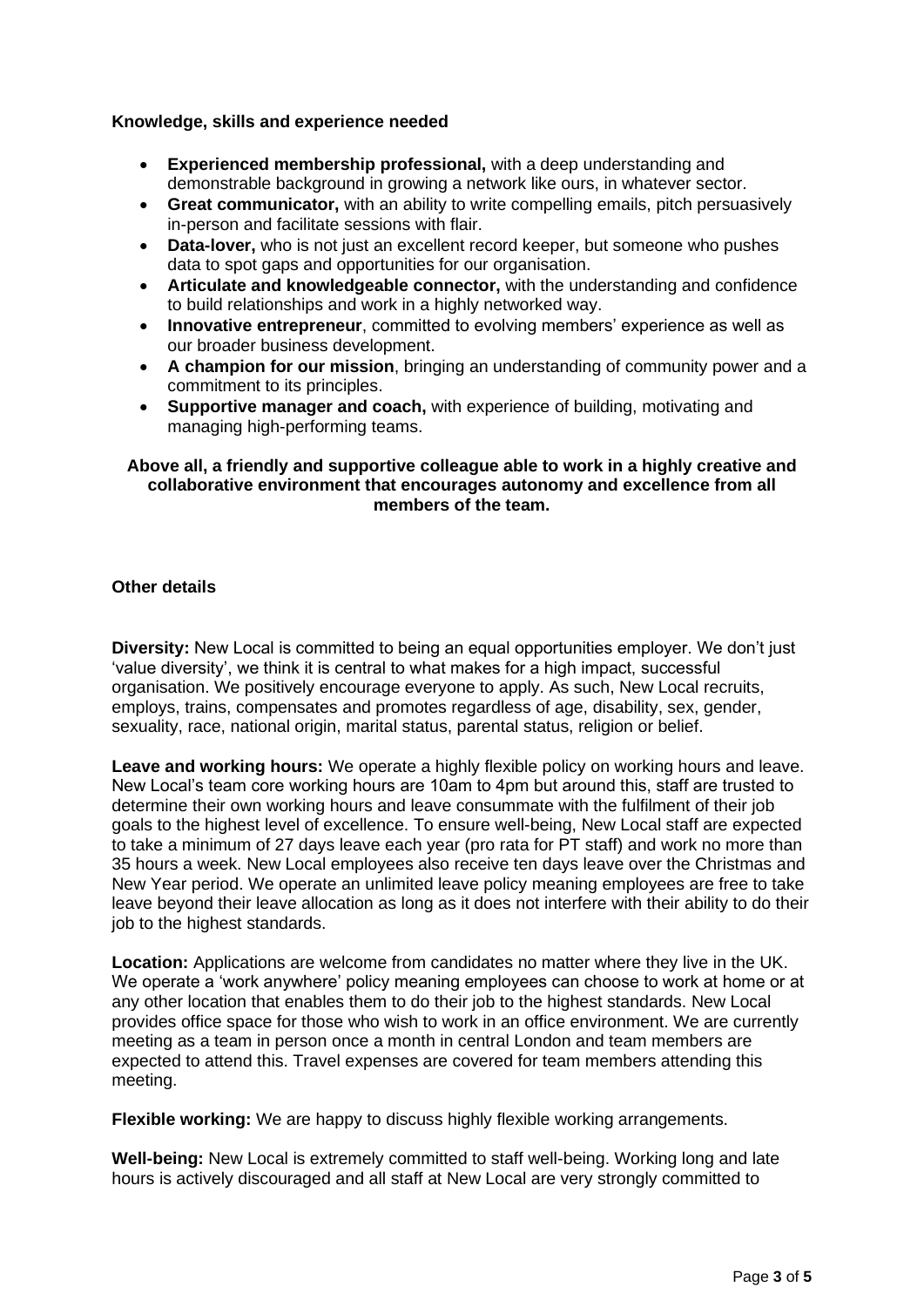creating a pleasant, friendly and supportive environment in which to work. Employees complete a weekly anonymous well-being survey to allow monitoring of general well-being in the team.

**Health scheme:** Employees can join the New Local health insurance and employee assistance scheme. The subscription to the scheme is paid for by New Local.

**Parental leave:** We take an extremely flexible approach to parental leave (including shared parental leave) to allow new parents as much time as possible to fulfil their parental role. With regards to parental pay, we offer mothers or primary carers twenty-six weeks at full pay. Secondary carers receive four weeks at full pay.

**Bonus, salary rises and promotions:** New Local operates an annual bonus scheme based on financial performance at the end of the financial year. This bonus is shared equally between all team members. A cost-of-living rise to all salaries is applied each year based on inflation. We have an established process to consider all requests/recommendations for rises to salaries and promotions based on an annual appraisal. All bonuses and salary rises are awarded at the discretion of the New Local Board.

**Pension:** New Local will contribute 5% to the New Local group personal pension scheme. This benefit cannot be substituted for any other benefit. We operate a salary sacrifice scheme for pension contributions.

**Probation and Notice**: This role is subject to a six-month probationary period and a threemonth notice period.

**Data Protection**: New Local will process and store and your personal information (this means any information that identifies or could identify you) for the purposes of recruitment, for a period of up to six months after the closing date, after which it will be securely disposed. For more information, please refer to our Job Applicant Privacy Notice.

This job description is not exhaustive and is liable to review following discussion with the job holder. The post-holder will be expected to undertake any other reasonable duties as requested by their line manager and commensurate with their job grade.

**How to apply:** please email to [recruitment@newlocal.org.uk:](mailto:recruitment@newlocal.org.uk)

- **Your CV**
- A **cover letter** of no more than 500 words explaining what attracts you to the role and why you feel you would make a great Head of Network.
- A completed **Equal Opportunities Monitoring Form** (if you wish) We collect this data as part of our diversity strategy. It helps us understand how we can improve equal opportunities for applicants and is not used for any other purpose. All forms are separated from applications, the information is confidential, anonymous and destroyed after six months, after which only aggregate data is kept.

If you require any help applying for this role or taking part in the recruitment process, then do not hesitate to contact Katy Evans, our Operations Manager, at [recruitment@newlocal.org.uk](mailto:recruitment@newlocal.org.uk)